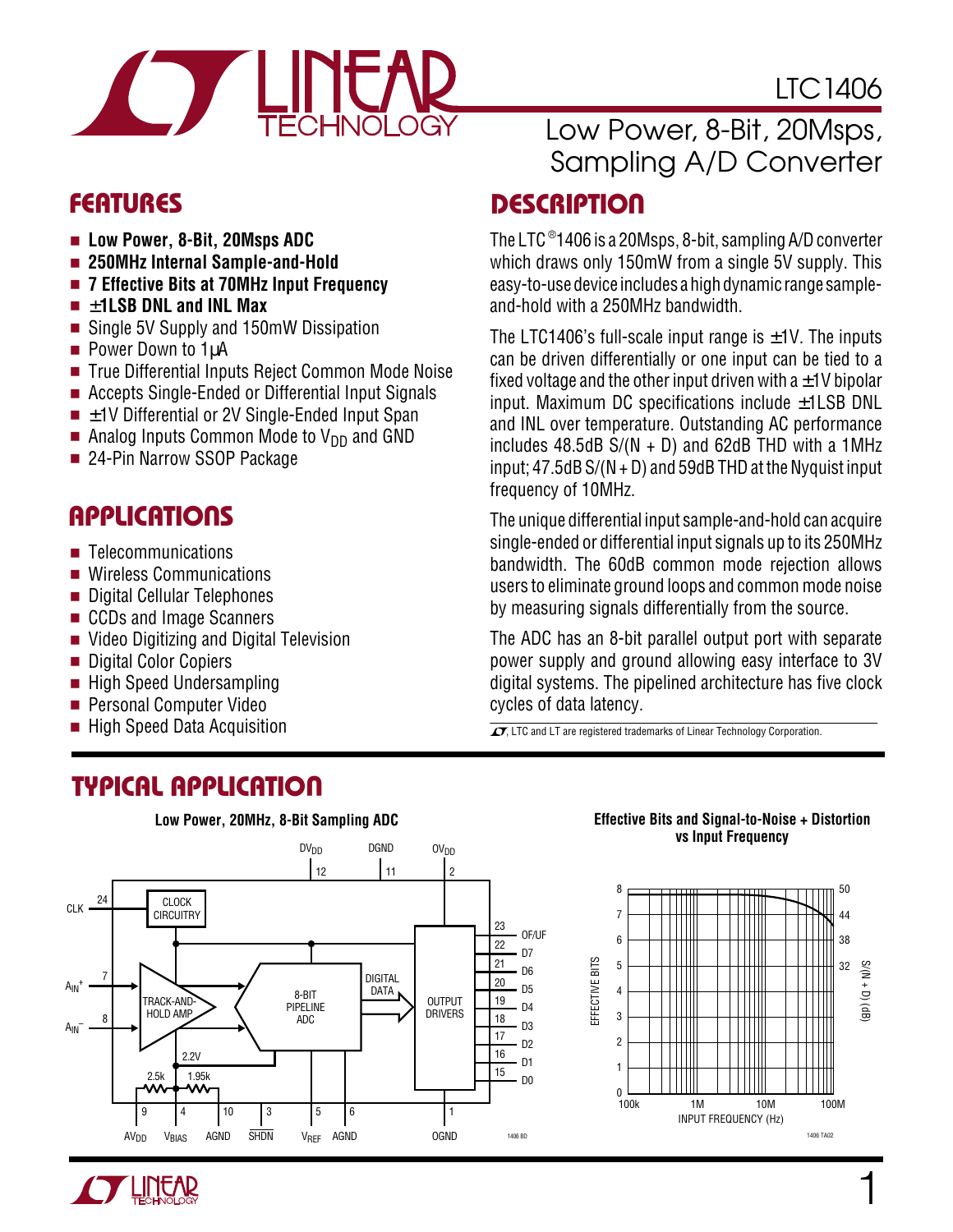| $AV_{DD} = OV_{DD} = DV_{DD} = V_{DD}$ (Notes 1, 2)                |  |
|--------------------------------------------------------------------|--|
|                                                                    |  |
| Analog Input Voltage (Note 3) $-$ 0.3V to (V <sub>DD</sub> + 0.3V) |  |
|                                                                    |  |
|                                                                    |  |
|                                                                    |  |
| <b>Ambient Operation Temperature Range</b>                         |  |
|                                                                    |  |
|                                                                    |  |
|                                                                    |  |
| Lead Temperature (Soldering, 10 sec) 300°C                         |  |
|                                                                    |  |

### **ABSOLUTE MAXIMUM RATINGS <sup>W</sup> <sup>W</sup> <sup>W</sup> <sup>U</sup> PACKAGE/ORDER INFORMATION <sup>U</sup> <sup>W</sup> <sup>U</sup>**



Consult factory for Military grade parts.

# **CONVERTER CHARACTERISTICS**

The  $\bullet$  denotes specifications which apply over the full operating temperature range, otherwise specifications are  $T_A = 25^\circ \text{C}$ . **(Notes 5, 6)**

| <b>PARAMETER</b>                    | <b>CONDITIONS</b>            | MIN | TYP        | <b>MAX</b> | <b>UNITS</b> |
|-------------------------------------|------------------------------|-----|------------|------------|--------------|
| Resolution (No Missing Codes)       |                              |     |            |            | <b>Bits</b>  |
| Integral Linearity Error            | (Note 7)                     |     | ±0.5       | ±1         | LSB          |
| <b>Differential Linearity Error</b> |                              |     | $\pm 0.25$ | ±1         | LSB          |
| Offset Error                        | (Note 8)                     |     | Ŧ.         | ±8         | LSB          |
| Gain Error                          | With External 2.5V Reference |     | Ŧ.         | ±5         | LSB          |

### **ANALOG INPUT** (Note 5)

The  $\bullet$  denotes specifications which apply over the full operating temperature range, otherwise specifications are  $T_A = 25^\circ \text{C}$ .

| <b>SYMBOL</b>       | <b>PARAMETER</b>                                       | <b>CONDITIONS</b>                                        | <b>MIN</b> | <b>TYP</b> | <b>MAX</b>      | <b>UNITS</b> |
|---------------------|--------------------------------------------------------|----------------------------------------------------------|------------|------------|-----------------|--------------|
| $V_{\text{IN}}$     | Analog Input Span $[(A_{IN}^+) - (A_{IN}^-)]$ (Note 9) | $4.75V \le V_{DD} \le 5.25V$                             |            | ±1         |                 | V            |
|                     | Input $(A_{IN}$ <sup>+</sup> or $A_{IN}^-$ ) Range     | Voltage On Either A <sub>IN</sub> + or A <sub>IN</sub> - |            |            | V <sub>DD</sub> | V            |
| $I_{IN}$            | Analog Input Leakage Current                           | $CLK = 0$                                                |            |            | ±5              | μA           |
| $C_{IN}$            | Analog Input Capacitance                               | $CLK = 1$<br>$CLK = 0$                                   |            | 2          |                 | рF<br>рF     |
|                     | Input Bandwidth                                        |                                                          |            | 250        |                 | <b>MHz</b>   |
| t <sub>AP</sub>     | Sample-and-Hold Aperture Delay Time                    |                                                          |            | 3          |                 | ns           |
| t <sub>jitter</sub> | Sample-and-Hold Aperture Delay Time Jitter             |                                                          |            | 5          |                 | <b>PSRMS</b> |
| <b>CMRR</b>         | Analog Input Common Mode Rejection Ratio               | $-2.5V < (A_{IN}^- = A_{IN}^+) < 2.5V$                   |            | 60         |                 | dB           |
| VBIAS               | Internal Bias Voltage                                  | No Load                                                  |            | 2.2        |                 | $\vee$       |

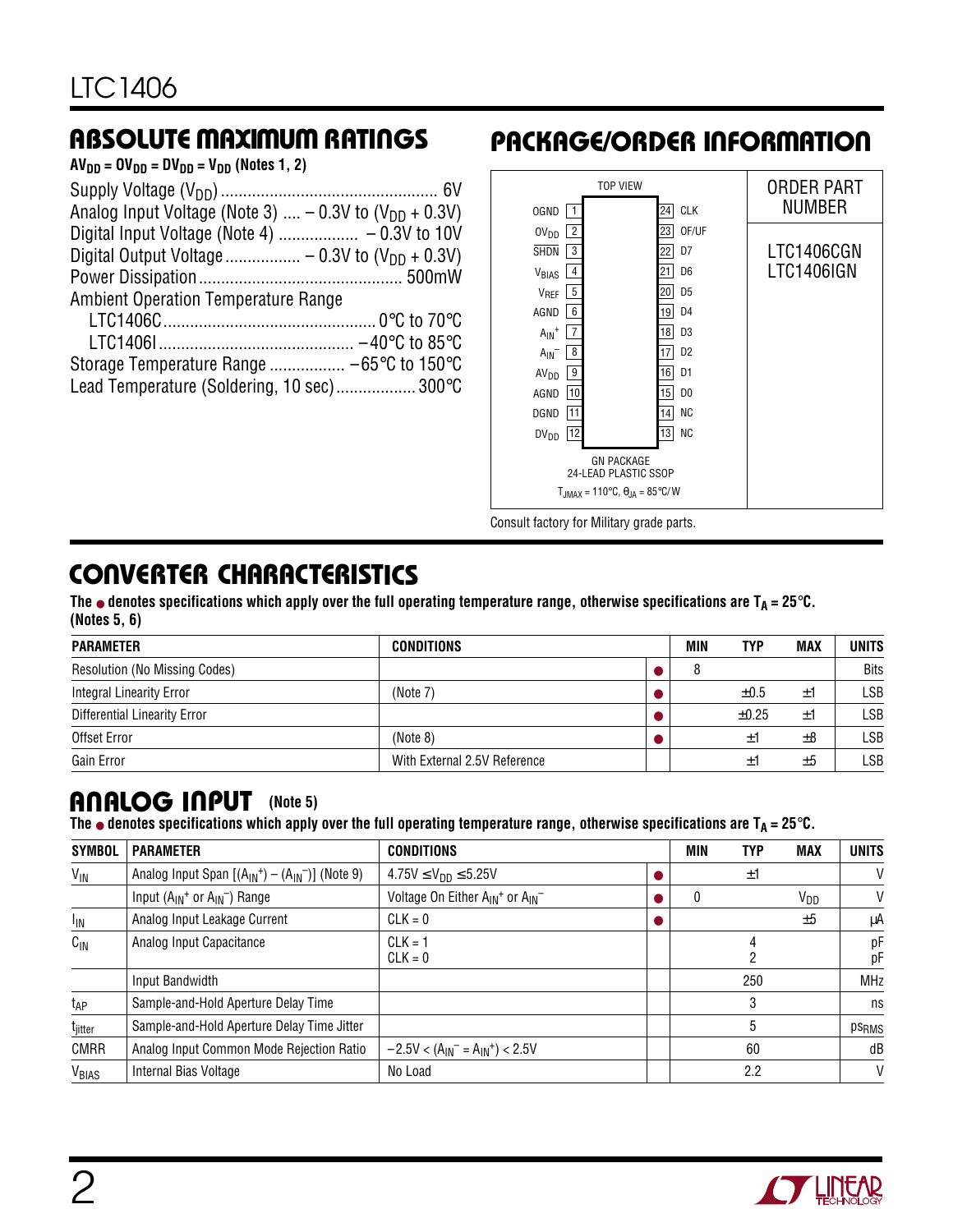### **DY IC ACCURACY U W A**

**The** ● **denotes specifications which apply over the full operating temperature range, otherwise specifications are TA = 25**°**C. (Note 5)**

| <b>SYMBOL</b> | <b>PARAMETER</b>                      | <b>CONDITIONS</b>                                                             | MIN | TYP            | <b>MAX</b> | <b>UNITS</b> |
|---------------|---------------------------------------|-------------------------------------------------------------------------------|-----|----------------|------------|--------------|
| $S/(N + D)$   | Signal-to-Noise Plus Distortion Ratio | 1MHz Input Signal<br>10MHz Input Signal                                       |     | 48.5<br>47.5   |            | dB<br>dB     |
| <b>THD</b>    | <b>Total Harmonic Distortion</b>      | 1MHz Input Signal, First 5 Harmonics<br>10MHz Input Signal, First 5 Harmonics |     | $-62$<br>$-59$ |            | dB<br>dB     |
| SFDR          | Spurious Free Dynamic Range           | 1MHz Input Signal<br>10MHz Input Signal                                       |     | 63<br>60       |            | dB<br>dB     |
| <b>IMD</b>    | Intermodulation Distortion            | $f_{IN1}$ = 3.500977MHz, $f_{IN2}$ = 3.598633MHz                              |     | 60             |            | dB           |

### **DIGITAL INPUTS AND OUTPUTS** (Note 5)

The  $\bullet$  denotes specifications which apply over the full operating temperature range, otherwise specifications are  $T_A = 25^\circ C$ .

| <b>SYMBOL</b>   | <b>PARAMETER</b>             | <b>CONDITIONS</b>                                                               | <b>MIN</b> | <b>TYP</b>   | <b>MAX</b> | <b>UNITS</b> |
|-----------------|------------------------------|---------------------------------------------------------------------------------|------------|--------------|------------|--------------|
| V <sub>IH</sub> | High Level Input Voltage     | $V_{DD} = 5.25V$                                                                | 2.4        |              |            | V            |
| $V_{IL}$        | Low Level Input Voltage      | $V_{DD} = 4.75V$                                                                |            |              | 0.8        | V            |
| I <sub>IN</sub> | Digital Input Current        | $V_{IN}$ = 0V to $V_{DD}$                                                       |            |              | ±5         | μA           |
| $C_{IN}$        | Digital Input Capacitance    |                                                                                 |            | 5            |            | рF           |
| V <sub>OH</sub> | High Level Output Voltage    | $V_{DD} = 4.75V$ , $I_{O} = -10 \mu A$<br>$V_{DD} = 4.75V$ , $I_0 = -200 \mu A$ | 4.0        | 4.5          |            | V<br>V       |
| $V_{OL}$        | Low Level Output Voltage     | $V_{DD} = 4.75V$ , $I_0 = 160 \mu A$<br>$V_{DD} = 4.75V$ , $I_0 = 1.6mA$        |            | 0.05<br>0.10 | 0.4        | V<br>V       |
| <b>I</b> SOURCE | <b>Output Source Current</b> | $V_{\text{OUT}} = 0V$                                                           |            | $-20$        |            | mA           |
| <b>ISINK</b>    | <b>Output Sink Current</b>   | $V_{OUT} = V_{DD}$                                                              |            | 30           |            | mA           |

### **POWER REQUIREMENTS** (Note 5)

**The** ● **denotes specifications which apply over the full operating temperature range, otherwise specifications are TA = 25**°**C.**

| <b>SYMBOL</b>    | <b>PARAMETER</b>                   | <b>CONDITIONS</b>                                                 | MIN  | <b>TYP</b> | <b>MAX</b> | <b>UNITS</b> |
|------------------|------------------------------------|-------------------------------------------------------------------|------|------------|------------|--------------|
| AV <sub>DD</sub> | Analog Positive Supply Voltage     | (Note 10)                                                         | 4.75 |            | 5.25       | V            |
| $DV_{DD}$        | Digital Positive Supply Voltage    | (Note $10$ )                                                      | 4.75 |            | 5.25       | V            |
| OV <sub>DD</sub> | Output Positive Supply Voltage     | (Note 10)                                                         | 2.7  |            | 5.25       | V            |
| VBIAS            | Internal Bias Voltage              | When Externally Driven (Note 10)                                  | 1.9  | 2.2        | 2.5        | V            |
| VREF             | Reference Voltage                  | (Note 10)                                                         | 2    | 2.5        | 3          | V            |
| <b>OGND</b>      | Output Ground                      | (Note 10)                                                         | 0    |            | 2          | V            |
| I <sub>DD</sub>  | <b>Positive Supply Current</b>     | $AV_{DD} = DV_{DD} = OV_{DD} = 5V$ , $f_{SMPL} = 20MHz$ (Note 13) |      | 30         | 45         | mA           |
| $P_D$            | Power Dissipation                  |                                                                   |      | 150        | 225        | mW           |
|                  | Power Down Positive Supply Current | SHDN = $0V$ , CLK = $V_{DD}$ or 0                                 |      |            | 10         | μA           |
|                  | Power Down Power Dissipation       | SHDN = $0V$ , CLK = $V_{DD}$ or 0                                 |      | 5          | 50         | μW           |

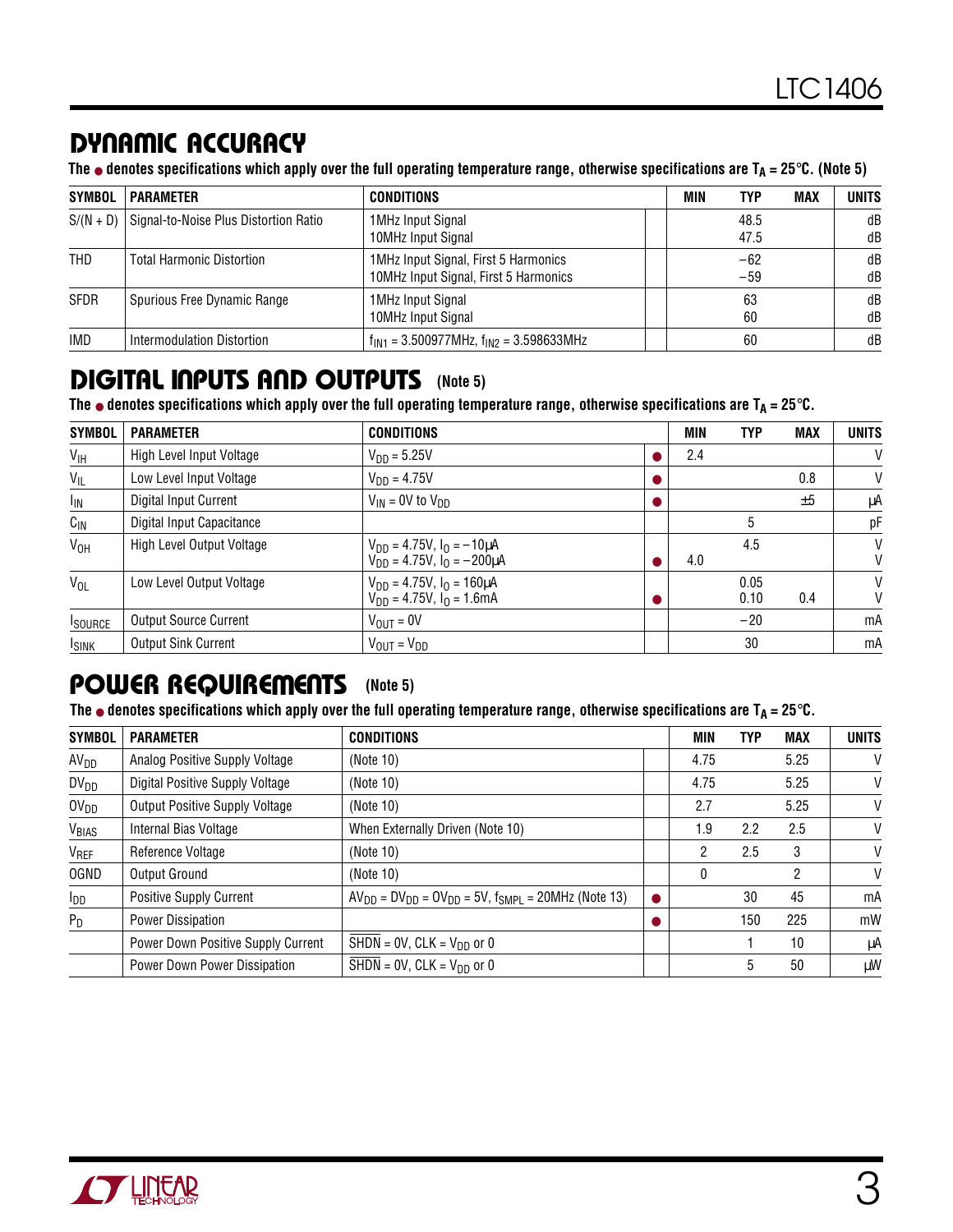### **TI I G CHARACTERISTICS <sup>W</sup> <sup>U</sup>**

The  $\bullet$  denotes specifications which apply over the full operating temperature range, otherwise specifications are T<sub>A</sub> = 25 $\degree$ C. (Note 5)

| <b>SYMBOL</b>          | <b>PARAMETER</b>                  | <b>CONDITIONS</b> | MIN | <b>TYP</b> | <b>MAX</b> | <b>UNITS</b>      |
|------------------------|-----------------------------------|-------------------|-----|------------|------------|-------------------|
| f <sub>SMPL(MAX)</sub> | <b>Maximum Sampling Frequency</b> |                   | 20  |            |            | <b>MHz</b>        |
| $t_1$                  | <b>Clock Period</b>               | (Notes 11, 12)    | 50  |            |            | ns                |
| t <sub>2</sub>         | Pulse Width High                  | (Notes 11, 12)    | 25  |            |            | ns                |
| $t_3$                  | Pulse Width Low                   | (Notes 11, 12)    | 25  |            |            | ns                |
| $t_4$                  | Output Delay                      | $C_1 = 15pF$      |     | 15         | 25         | ns                |
| $t_5$                  | Pipeline Delay                    |                   |     | 5          |            | Cycles            |
| $t_6$                  | Aperture Delay                    |                   |     | 3          |            | ns                |
|                        | Aperture Jitter                   |                   |     | 5          |            | ps <sub>RMS</sub> |

**Note 1:** Absolute Maximum Ratings are those values beyond which the life of a device may be impaired.

**Note 2:** All voltage values are with respect to ground with DGND, OGND and AGND wired together (unless otherwise noted).

**Note 3:** When these pin voltages are taken below ground or above V<sub>DD</sub>, they will be clamped by internal diodes. This product can handle input currents greater than 100mA below ground or above  $V_{DD}$  without latchup.

**Note 4:** When these pin voltages are taken below ground they will be clamped by internal diodes. This product can handle input currents up to 100mA below ground without latchup. These pins are not clamped to  $V_{DD}$ .

**Note 5:**  $V_{DD} = 5V$ ,  $f_{SMPL} = 20MHz$  and  $t_r = t_f = 2ns$  unless otherwise specified.

**Note 6:** Linearity, offset and full-scale specifications apply for a singleended  $A_{IN}$ <sup>+</sup> input with  $A_{IN}$ <sup>-</sup> tied to  $V_{REF}$  = 2.5V.

**Note 7:** Integral nonlinearity is defined as the deviation of a code from a straight line passing through the actual endpoints of the transfer curve. The deviation is measured from the center of the quantization band.

**Note 8:** Bipolar offset is the offset voltage measured from –0.5LSB when the output code flickers between 0111 1111 and 1000 0000.

**Note 9:** Guaranteed by design, not subject to test.

**Note 10:** Recommended operating conditions.

**Note 11:** The falling CLK edge starts a conversion.

**Note 12:** At the maximum conversion rate, deviation from a 50% duty cycle results in interstage settling times <25ns and performance may be affected.

**Note 13:**  $V_{\text{IN}} = -$  Full Scale.

### **TYPICAL PERFORMANCE CHARACTERISTICS U W**



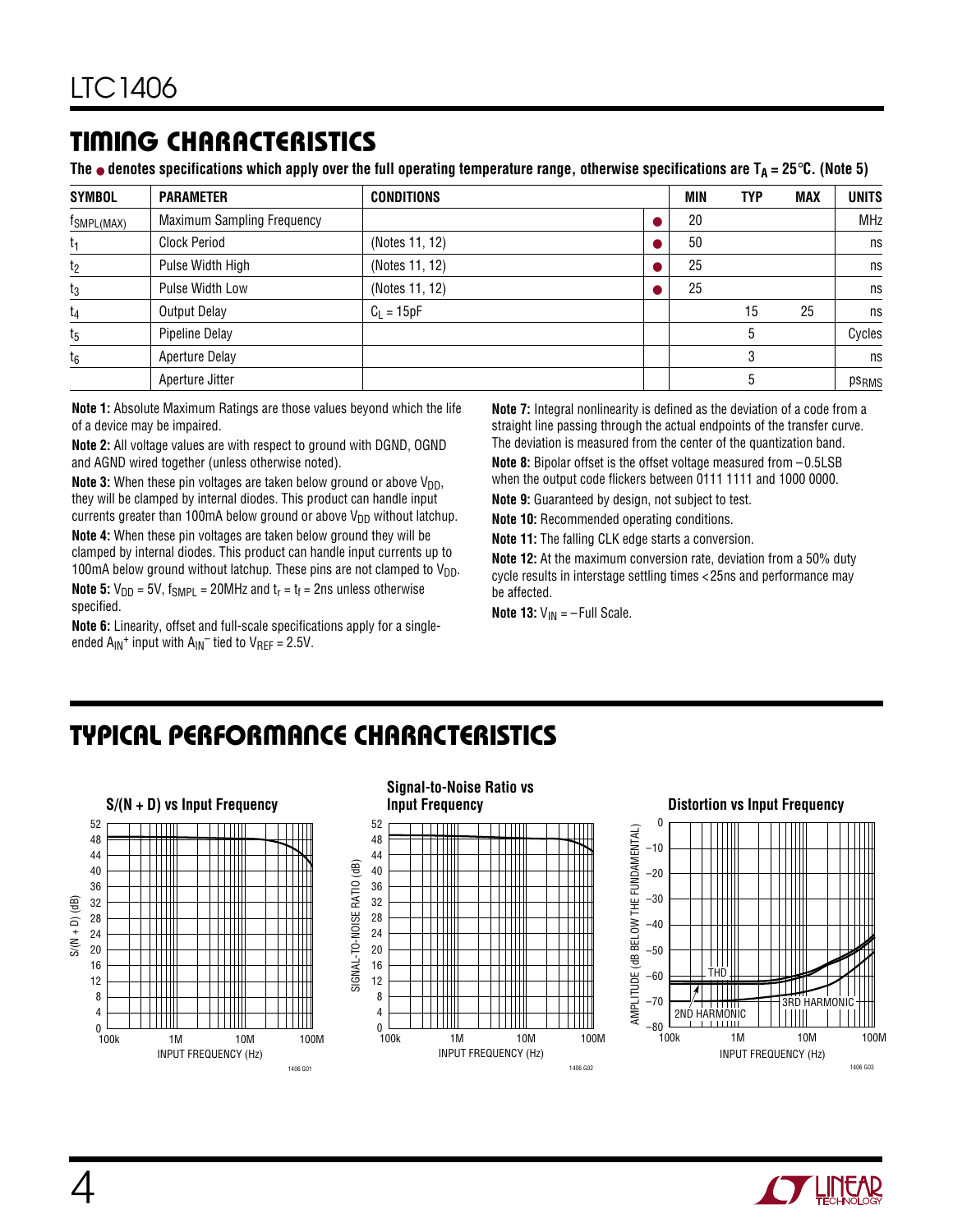## **TYPICAL PERFORMANCE CHARACTERISTICS U W**



### **PIN FUNCTIONS**

**OGND (Pin 1):** Digital Data Output Ground. Tie to analog ground plane. May be tied to logic ground if desired.

**OV<sub>DD</sub>** (Pin 2): Digital Data Output Supply. Normally tied to 5V, can be used to interface with 3V digital logic. Bypass to OGND with 10µF tantalum in parallel with 0.1µF or 10µF ceramic.

**SHDN (Pin 3):** Power Shutdown Input. Logic low selects shutdown.

**VBIAS (Pin 4):** Internal Bias Voltage. Internally set to 2.2V. Bypass to analog ground plane with 10µF tantalum in parallel with 0.1µF or 10µF ceramic.

**V<sub>RFF</sub>** (Pin 5): External 2.5V Reference Input. Bypass to analog ground plane with 10µF tantalum in parallel with 0.1µF or 10µF ceramic.

**AGND (Pin 6):** Analog Ground. Tie to analog ground plane.

 $A_{IN}$ <sup>+</sup> (Pin 7):  $\pm$ 1V Input. The maximum output code occurs when  $[(A_{IN}^+) - (A_{IN}^-)] = 1V$ . The minimum output code occurs when  $[(A_{1N}^+) - (A_{1N}^-)] = -1V$ .

 $A_{IN}^-$  (Pin 8):  $\pm$ 1V Input. The maximum output code occurs when  $[(A_{IN}^+) - (A_{IN}^-)] = 1V$ . The minimum output code occurs when  $[(A_{1N}^+) - (A_{1N}^-)] = -1V$ . For singleended operation, tie  $A_{IN}^-$  to a DC voltage (e.g.,  $V_{REF}$ ).

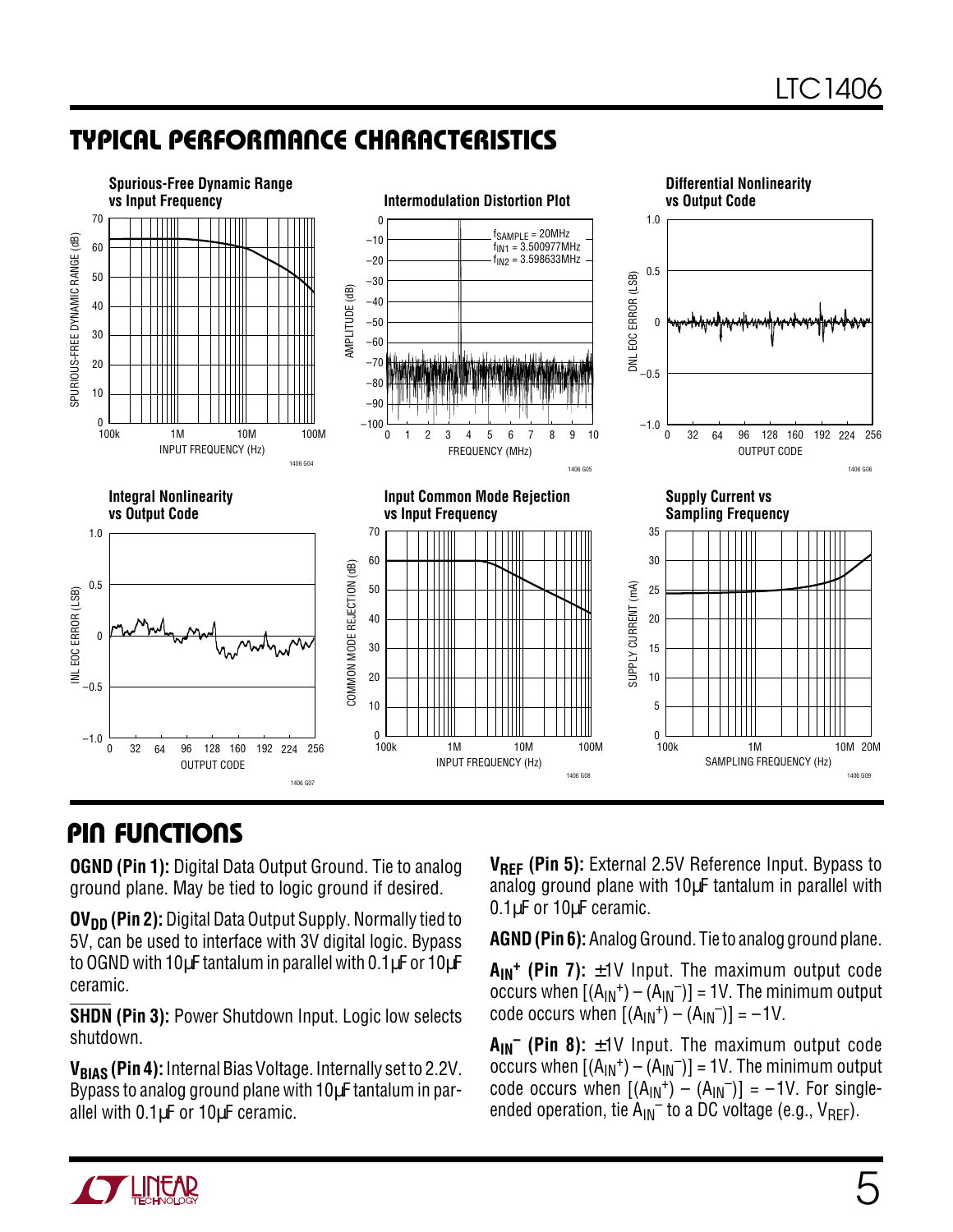# **PIN FUNCTIONS U UU**

**AV<sub>DD</sub>** (Pin 9): Analog 5V Positive Supply. Bypass to analog ground plane with 10µF tantalum in parallel with 0.1µF or 10µF ceramic.

**AGND (Pin 10):** Analog Ground. Tie to analog ground plane.

**DGND (Pin 11):** Digital Ground for Internal Logic. Tie to analog ground plane.

**DV<sub>DD</sub>** (Pin 12): Digital 5V Positive Supply. Bypass to DGND with 10µF tantalum in parallel with 0.1µF or 10µF ceramic.

**NC (Pins 13, 14):** No Internal Connection.

**D7 to D0 (Pins 15 to 22):** Digital Data Outputs. The outputs swing between  $O(V_{DD})$  and OGND.

**OF/UF (Pin 23):** Overflow/Underflow Bit. OF/UF high with D7 to D0 all high indicates an overrange, OF/UF high with D7 to D0 all low indicates an underrange condition. OF/UF low indicates a conversion within the normal input range. The outputs swing between  $\text{OV}_{DD}$  and OGND.

**CLK (Pin 24):** Clock Input. Internal sample-and-hold tracks the input signal when CLK is high and samples the input signal on the falling edge.

| $AVDD = DVDD = VDD$ |                       |                                      |              | <b>NOMINAL (V)</b> |                             |            | <b>ABSOLUTE MAXIMUM (V)</b> |  |  |
|---------------------|-----------------------|--------------------------------------|--------------|--------------------|-----------------------------|------------|-----------------------------|--|--|
| <b>PIN</b>          | <b>NAME</b>           | <b>DESCRIPTION</b>                   | MIN          | <b>TYP</b>         | MAX                         | <b>MIN</b> | MAX                         |  |  |
|                     | <b>OGND</b>           | <b>Ground for Output Drivers</b>     |              | 0                  |                             | $-0.3$     | $V_{DD} + 0.3$              |  |  |
| $\overline{c}$      | 0V <sub>DD</sub>      | Supply for Output Drivers            | 2.7          | 3 or 5             | 5.25                        | $-0.3$     | 6                           |  |  |
| 3                   | SHDN                  | Shutdown Input, Active Low           | $\mathbf{0}$ |                    | $V_{DD}$                    | $-0.3$     | 10                          |  |  |
| 4                   | V <sub>BIAS</sub>     | Internal Bias Voltage                | 1.9          | 2.2                | 2.5                         | $-0.3$     | $V_{DD} + 0.3$              |  |  |
| 5                   | V <sub>REF</sub>      | External Reference Input             | 2            | 2.5                | 3                           | $-0.3$     | $V_{DD} + 0.3$              |  |  |
| 6                   | AGND                  | Analog Ground, Clean Ground          |              | 0                  |                             | $-0.3$     | $V_{DD} + 0.3$              |  |  |
| 7                   | $A_{IN}$ <sup>+</sup> | Positive Analog Input, $\pm$ 1V Span | 0            |                    | V <sub>DD</sub>             | $-0.3$     | $V_{DD} + 0.3$              |  |  |
| 8                   | $A_{IN}^-$            | Negative Analog Input                | $\mathbf{0}$ |                    | $V_{DD}$                    | $-0.3$     | $V_{DD} + 0.3$              |  |  |
| 9                   | AV <sub>DD</sub>      | <b>Analog Supply</b>                 | 4.75         | 5                  | 5.25                        | $-0.3$     | 6                           |  |  |
| 10                  | AGND                  | Analog Ground, Substrate Ground      |              | 0                  |                             | $-0.3$     | $V_{DD} + 0.3$              |  |  |
| 11                  | DGND                  | <b>Digital Ground</b>                |              | 0                  |                             | $-0.3$     | $V_{DD} + 0.3$              |  |  |
| 12                  | $DV_{DD}$             | Digital Supply                       | 4.75         | 5                  | 5.25                        | $-0.3$     | 6                           |  |  |
| 13 to 14            | NC                    | No Connect, No Internal Connection   |              |                    |                             |            |                             |  |  |
| 15 to 22            | D7 to D0              | Data Outputs                         | 0GND         |                    | $\mathsf{OV}_{\mathsf{DD}}$ | $-0.3$     | $V_{DD} + 0.3$              |  |  |
| 23                  | OF/UF                 | Overflow/Underflow Output            | <b>OGND</b>  |                    | $\textsf{OV}_{\textsf{DD}}$ | $-0.3$     | $V_{DD} + 0.3$              |  |  |
| 24                  | CLK                   | Clock Input                          | 0            |                    | <b>V<sub>DD</sub></b>       | $-0.3$     | 10                          |  |  |

# **TIMING DIAGRAM**



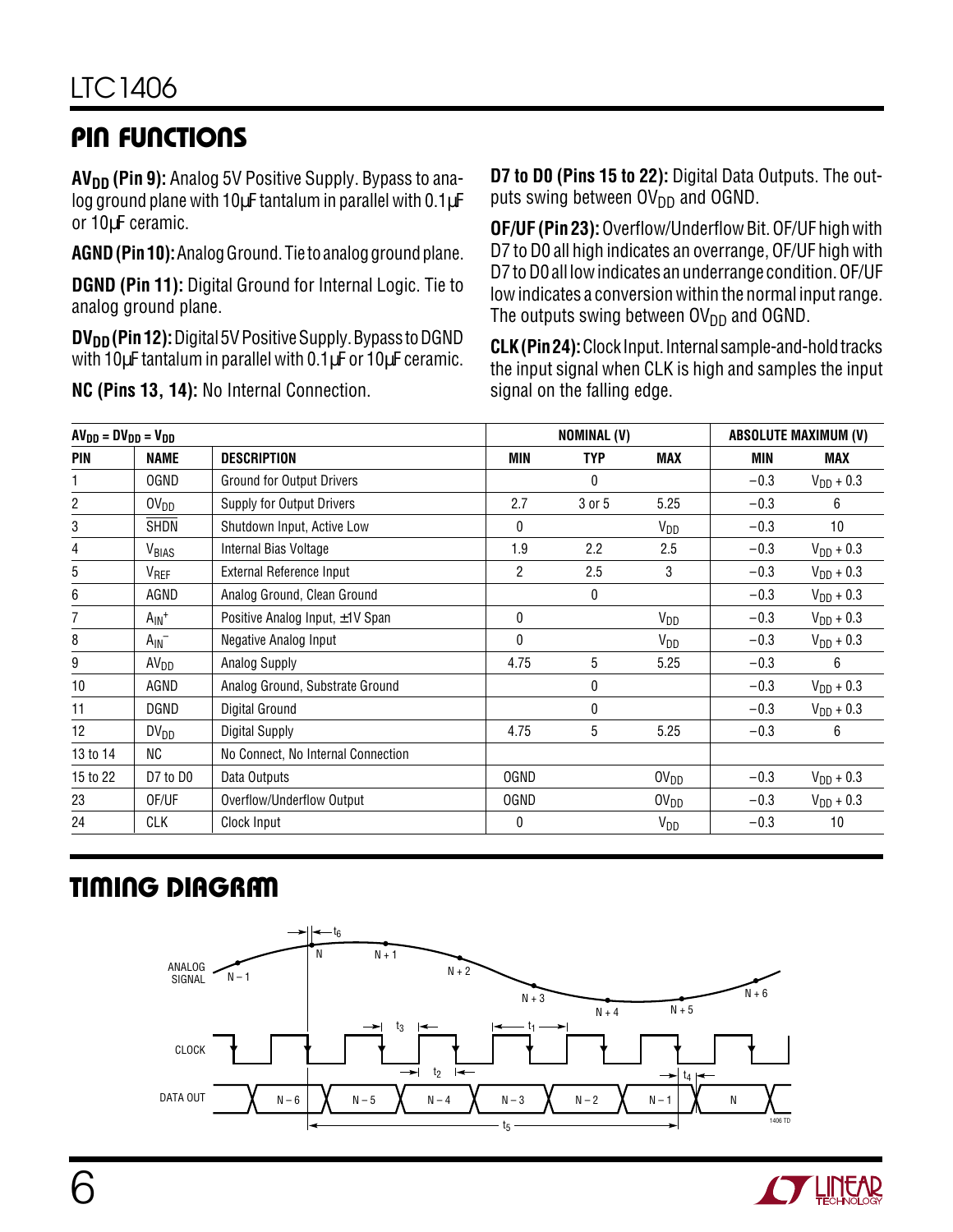### **FUNCTIONAL BLOCK DIAGRAM**



# **APPLICATIONS INFORMATION U W U U**

#### **Conversion Details**

The LTC1406 uses an internal sample-and-hold circuit and a pipeline quantizing architecture to convert an analog signal to an 8-bit parallel output. With CLK high the input switches are closed and the analog input will be acquired on the input sampling capacitors  $C_S$  (see Figure 1).

On the falling edge of CLK the input switches open, capturing the input signal. The sampling capacitors are then shorted together and the charge is transferred to the hold



**Figure 1. Input Sample-and-Hold Amplifier**

capacitors  $C_H$  resulting in a differential DC voltage on the output of the track-and-hold amplifier that is proportional to the input signal. This differential voltage is fed into a comparator that determines the most significant bit and subtracts the result. The residue is then amplified by two and passed to the next stage via a similar sample-and-hold circuit. This continues down the eight pipeline stages. The comparator outputs are then combined in a digital error correction circuit. The 8-bit word is available at the output, five clock cycles after the sampling edge.

#### **Dynamic Performance**

The LTC1406 has excellent wideband sampling capability. The sample-and-hold amplifier has a small-signal input bandwidth of 250MHz allowing the ADC to undersample input signals with frequencies well beyond the converter's Nyquist frequency. FFT (Fast Fourier Transform) test techniques are used to test the ADC's frequency response, distortion and noise at the rated throughput. By applying a low distortion sine wave and analyzing the digital output using an FFT algorithm, the ADC's spectral content can be examined for frequencies outside the fundamental. Figure 2 shows a typical LTC1406 FFT plot.

7

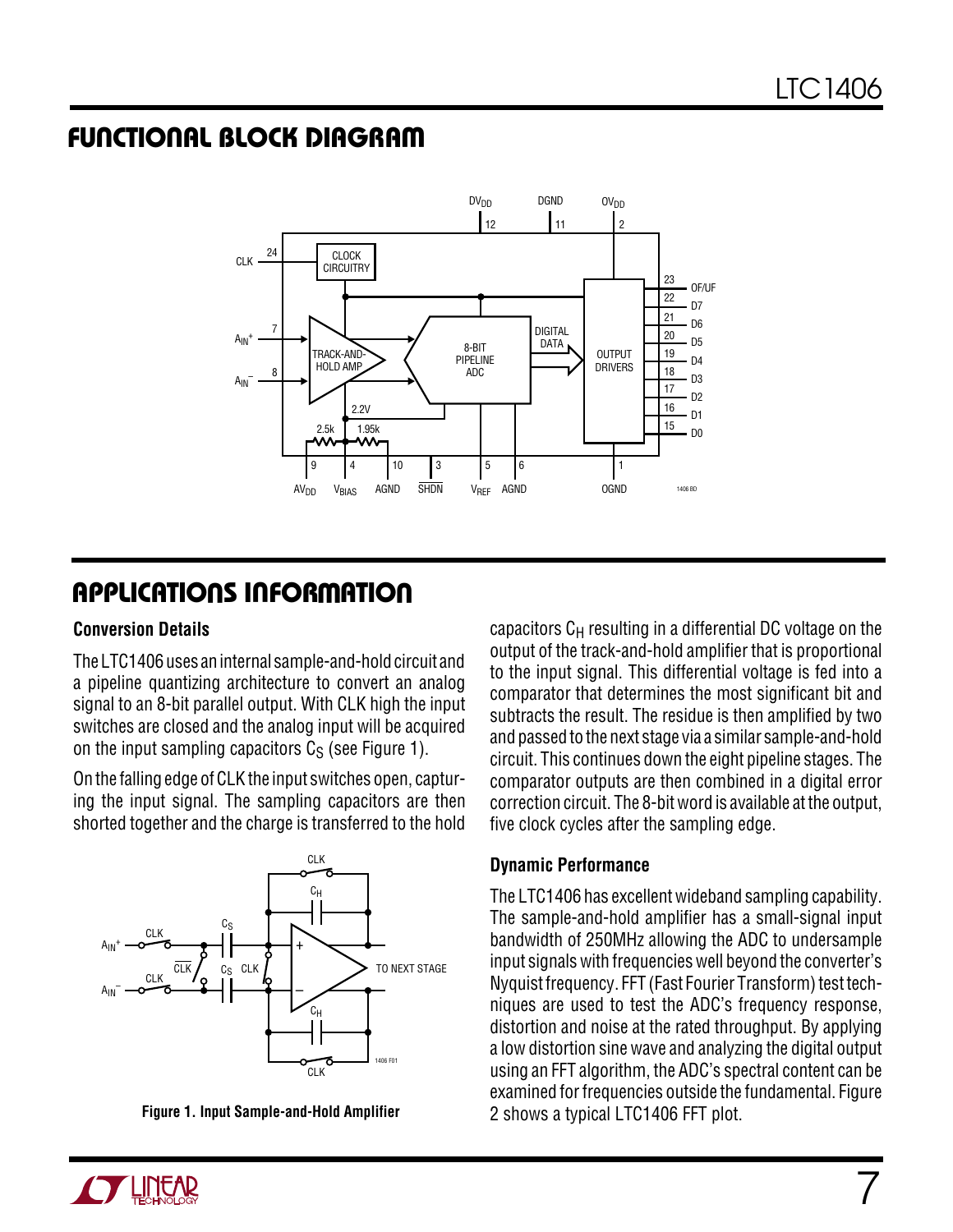

**Figure 2a. Nonaveraged, 4096 Point FFT Input Frequency = 1MHz**



**Figure 2b. Nonaveraged, 4096 Point FFT Input Frequency = 30MHz**

### **Signal-to-Noise Ratio**

The signal-to-noise plus distortion ratio  $[S/(N + D)]$  is the ratio between the RMS amplitude of the fundamental input frequency and the RMS amplitude of all other frequency components at the ADC output. The output is band limited to frequencies above DC to below half the sampling frequency. The effective number of bits (ENOBs) is a measurement of the resolution of an ADC and is directly related to the  $S/(N + D)$  by the equation:

 $ENOB = [S/(N + D) - 1.76]/6.02$ 

where ENOB is the effective number of bits and  $S/(N + D)$ is expressed in dB. At the maximum sampling rate of 20MHz the LTC1406 maintains near ideal ENOBs up to and beyond the Nyquist input frequency of 10MHz (see Figure 3).



**Figure 3. Effective Bits and Signal-to-(Noise + Distortion) vs Input Frequency**

### **Total Harmonic Distortion**

Total harmonic distortion is the ratio of the RMS sum of all harmonics of the input signal to the fundamental itself. The out-of-band harmonics alias into the frequency band between DC and half the sampling frequency. THD is expressed as:

$$
\text{THD} = 20 \text{ log } \frac{\sqrt{V_2^2 + V_3^2 + V_4^2 + \dots V_n^2}}{V_1}
$$

where  $V_1$  is the RMS amplitude of the fundamental frequency and V<sub>2</sub> through V<sub>n</sub> are the amplitudes of the second through n<sup>th</sup> harmonics. THD vs Input Frequency is shown in Figure 4. The LTC1406 has good distortion performance up to the Nyquist frequency and beyond.

#### **Intermodulation Distortion**

If the ADC input signal consists of more than one spectral component, the ADC transfer function nonlinearity can produce intermodulation distortion (IMD) in addition to THD. IMD is the change in one sinusoidal input caused by the presence of another sinusoidal input at a different frequency (see Figure 5).

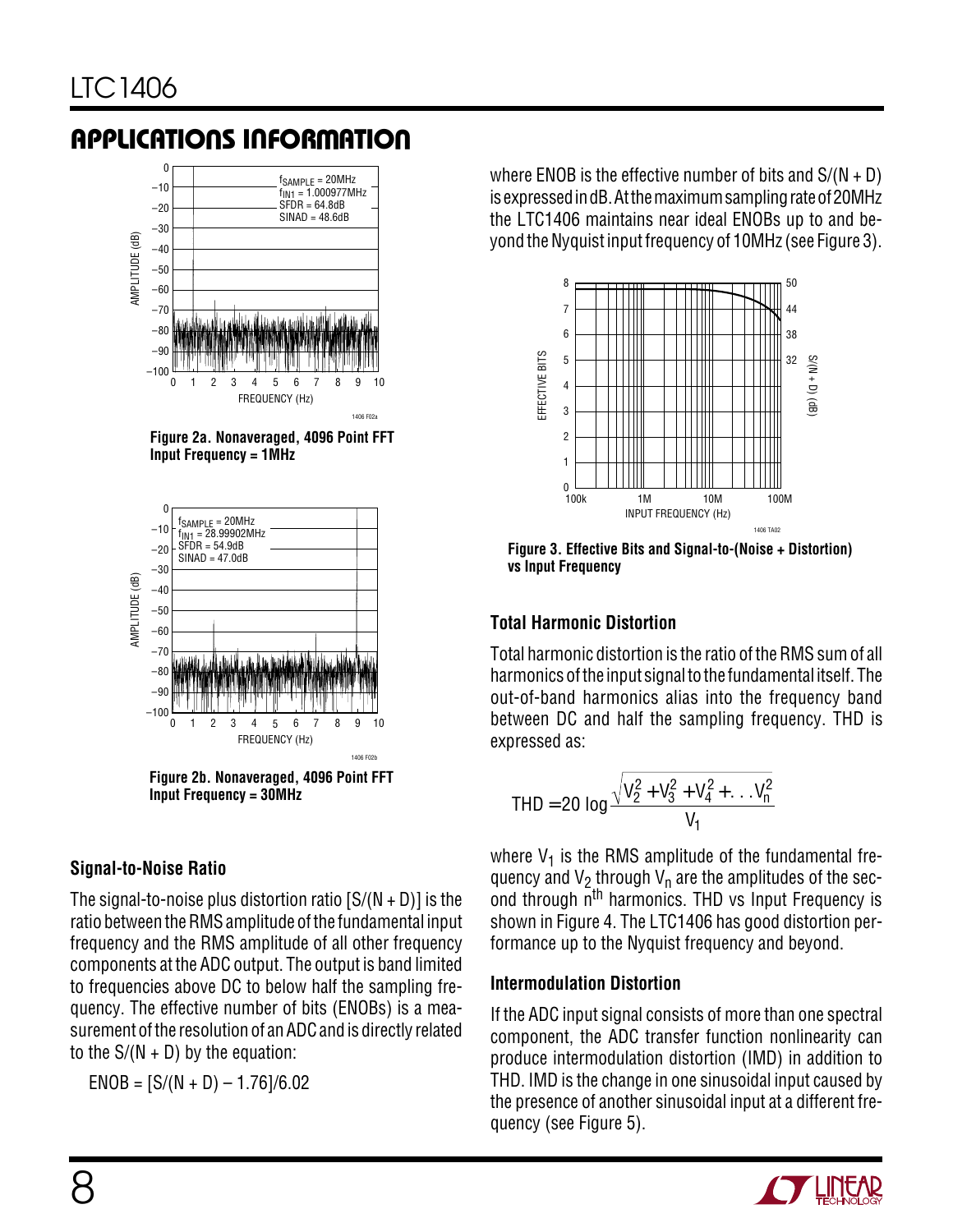

**Figure 4. Distortion vs Input Frequency**



**Figure 5. Intermodulation Distortion Plot**



**Figure 6. Spurious-Free Dynamic Range vs Input Frequency**

If two pure sine waves of frequencies  $f_a$  and  $f_b$  are applied to the ADC input, nonlinearities in the ADC transfer function can create distortion products at the sum and difference frequencies of  $mf_a \pm nf_b$ , where m and n = 0, 1, 2, 3, etc. For example, the 2nd order IMD terms include  $(f_a \pm f_b)$ . If the two input sine waves are equal in magnitude, the value (in decibels) of the 2nd order IMD products can be expressed by the following formula:

$$
IMD(f_a \pm f_b) = 20 \log \frac{Amplitude \text{ at } (f_a \pm f_b)}{Amplitude \text{ at } f_a}
$$

#### **Peak Harmonic or Spurious Noise**

The peak harmonic or spurious noise is the largest spectral component excluding the input signal and DC. This value is expressed in decibel relative to the RMS value of a full-scale input signal (see Figure 6).

#### **Input Bandwidth**

The input bandwidth is that input frequency at which the amplitude of the reconstructed fundamental is reduced by 3dB for a full-scale input signal. The LTC1406 has been designed for wide input bandwidth (250MHz), allowing the ADC to undersample input signals with frequencies above the converter's Nyquist frequency. The noise floor stays very low at high frequencies;  $S/(N + D)$  becomes dominated by distortion at frequencies far beyond Nyquist.

#### **Analog Inputs**

The LTC1406 has a unique differential sample-and-hold circuit that allows rail-to-rail inputs. The  $A_{IN}^+$  and  $A_{IN}^$ inputs are sampled at the same time and the ADC will always convert the difference of  $[(A_{IN}^+) - (A_{IN}^-)]$  independent of the common mode voltage. Any unwanted signal that is common to both inputs will be rejected by the common mode rejection of the sample-and-hold circuit. The common mode rejection holds up to extremely high frequencies (see Figure 7).

The inputs can be driven differentially or single-ended. In differential mode, both inputs are driven  $\pm 0.5V$  out of phase with each other. In single-ended mode, the negative input is tied to a fixed voltage and  $A_{IN}$ <sup>+</sup> is used as the

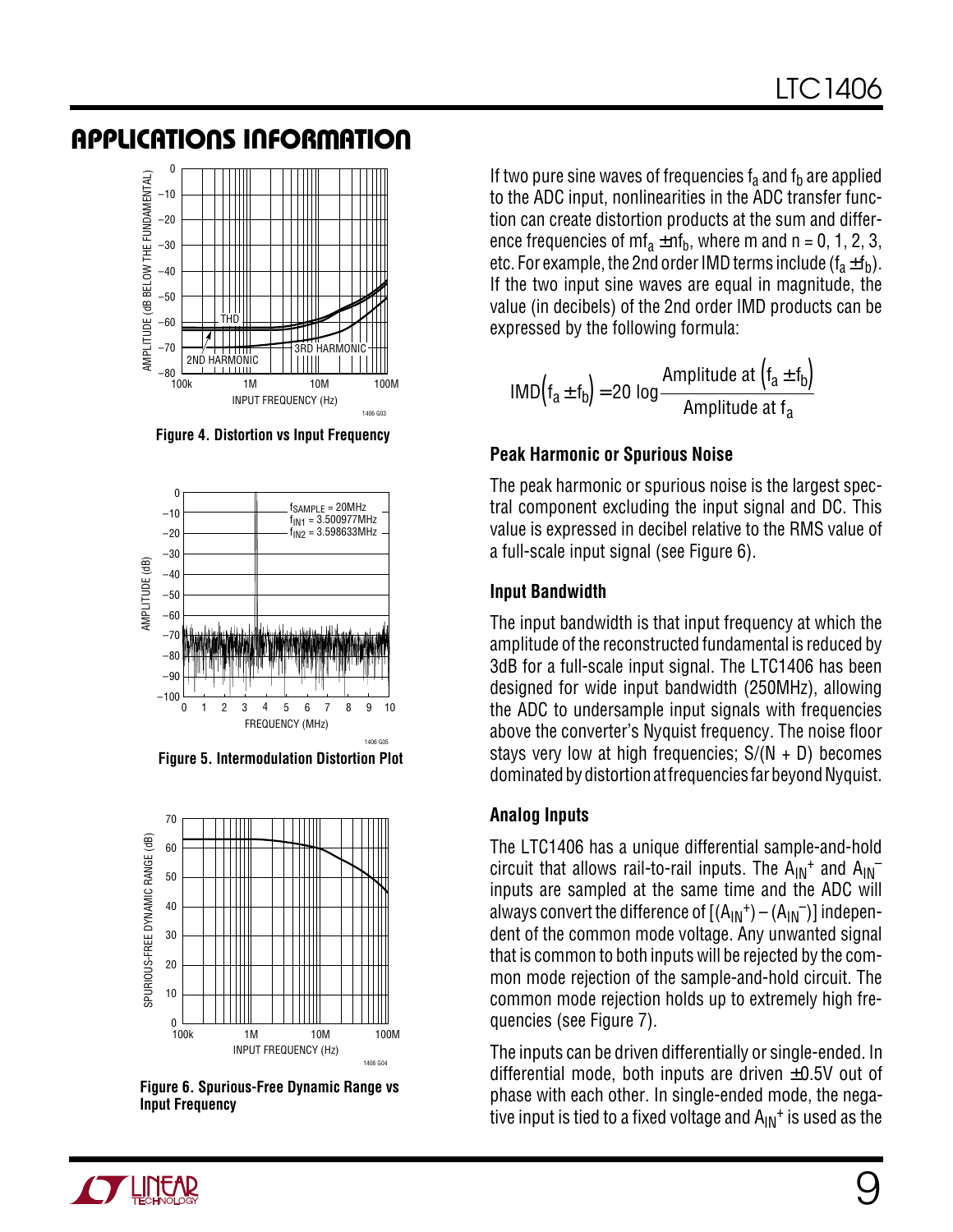

**Figure 7. Common Mode Rejection vs Input Frequency**

single input providing  $a \pm 1$ V bipolar input range centered around  $A_{IN}^-$ . Likewise,  $A_{IN}^+$  can be tied to a fixed voltage and  $A_{IN}$ <sup>–</sup> used as the single input. In any configuration the maximum output code (1111 1111) occurs when  $[(A_{IN}^+)$  $-(A_{IN})$  = 1V and the minimum output code (0000 0000) occurs when  $[(A_{IN}^+) - (A_{IN}^-)] = -1V$ .

Each analog input can swing from ground to  $V_{DD}$  but not beyond. Therefore, the input common mode voltage can range from 0.5V to 4.5V in differential mode and from 1V to 4V in single-ended mode.

As an example, with  $A_{IN}^-$  connected to the  $V_{REF}$  pin (2.5V) the input range will be 1.5V to 3.5V (see Figure 8a). To achieve other ranges the input may be capacitively coupled to achieve a 2V span with virtually any common mode voltage (see Figure 8b).

The 2V input span requires a 2.5V external reference be connected to the  $V_{\text{RFF}}$  pin. The LT1460-2.5 micropower precision series reference is recommended. To achieve other input spans, the reference voltage ( $V_{\text{RFF}}$ ) can vary between 2V to 3V. The  $V_{REF}$  pin can also be driven with a DAC or other means. This is useful in applications where the peak input signal amplitude may vary. The input span of the ADC can then be adjusted to match the peak input signal, maximizing the signal-to-noise ratio.

The analog inputs of the LTC1406 are easy to drive. The inputs draw only one small current spike while charging the sample-and-hold capacitors following a rising CLK edge.



While CLK is low the analog inputs draw only a small leakage current. If the source impedance of the driving circuit is low, then the LTC1406 inputs can be driven directly. As source impedance increases, so will acquisition time. For minimum acquisition time with high source impedance, a buffer amplifier should be used. The only requirement is that the amplifier driving the analog input(s) must settle after the small current spike before the next conversion starts (settling time must be 25ns for full throughput rate).

### **Choosing an Input Amplifier**

Choosing an input amplifier is easy if a few requirements are taken into consideration. First, to limit the magnitude of the voltage spike seen by the amplifier from charging the sampling capacitor, choose an amplifier that has a low output impedance  $\left( <\frac{50}{\Omega} \right)$  at the closed-loop bandwidth frequency. For example, if an amplifier is used in a gain of 1 and has a unity-gain bandwidth of 50MHz, then the output impedance at 50MHz must be less than 50Ω. The second requirement is that the closed-loop bandwidth must be greater than 70MHz to ensure adequate small-signal settling for full throughput rate.

The following list is a summary of the op amps that are suitable for driving the LTC1406. More detailed information is available in the Linear Technology Databooks and on the LinearView™ CD-ROM.

**LT®1223:** 100MHz Video Current Feedback Amplifier. 6mA supply current.  $\pm 5V$  to  $\pm 15V$  supplies. Low noise.

**LT1227:** 140MHz Video Current Feedback Amplifier. 10mA supply current.  $\pm 5V$  to  $\pm 15V$  supplies. Low distortion. Low noise.

LinearView is a trademark of Linear Technology Corporation.

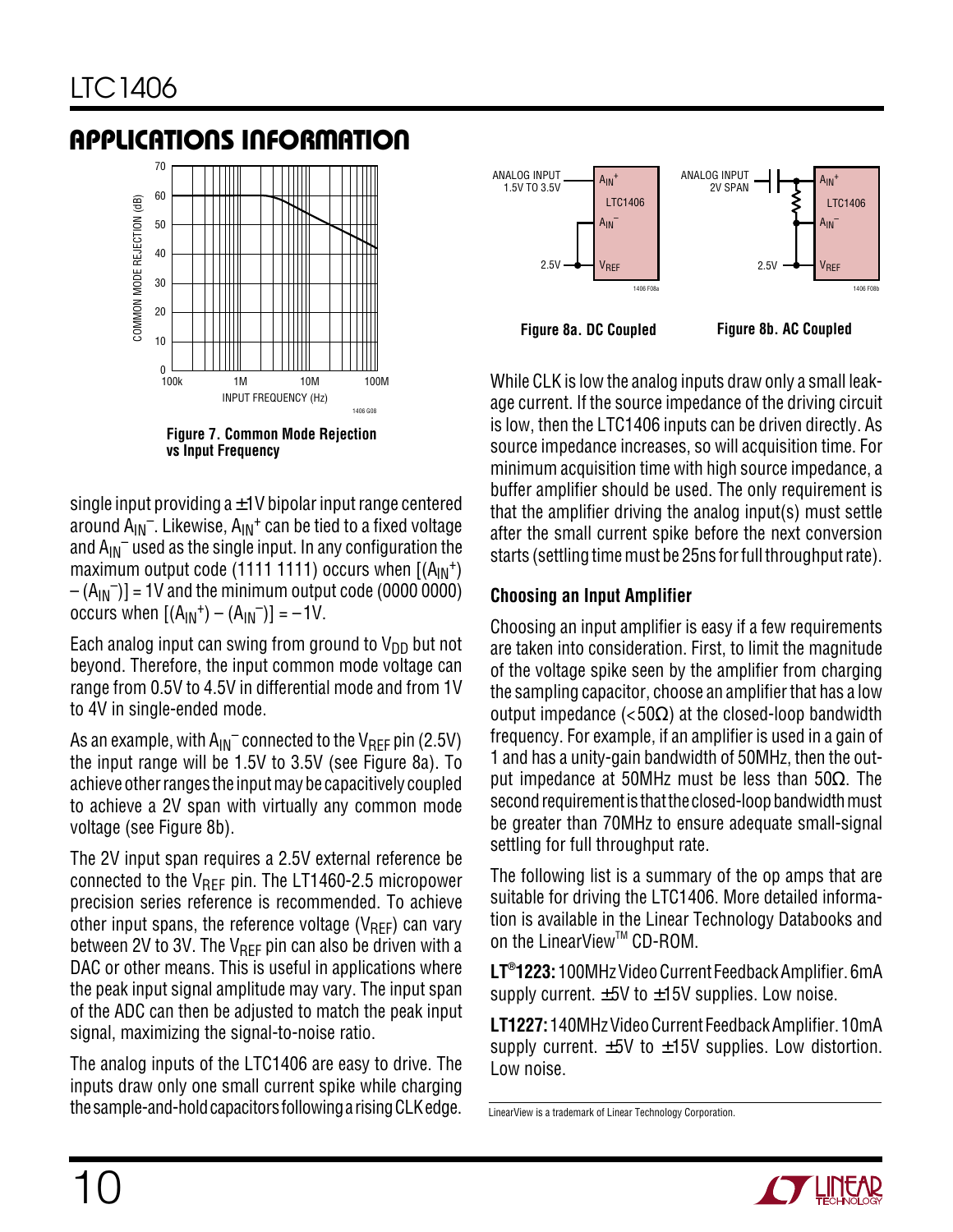**LT1229/LT1230:** Dual and Quad 100MHz Current Feedback Amplifiers.  $\pm 2V$  to  $\pm 15V$  supplies. Low noise. 6mA supply current each amplifier.

**LT1259/LT1260:** Dual and Triple 130MHz Current Feedback Amplifiers.  $\pm$ 2V to  $\pm$ 14V supplies. 5mA supply current. Low distortion. Low noise.

**LT1363:** 70MHz Voltage Feedback Amplifier. ±2.5V to ±15V supplies. 7.5mA supply current. Low distortion.

**LT1364/LT1365:** Dual and Quad 70MHz Voltage Feedback Amplifiers. ±2.5V to ±15V supplies. 7.5mA supply current per amplifier. Low distortion.

#### **Input Filtering**

The noise and the distortion of the input amplifier and other circuitry must be considered since they will add to the LTC1406 noise and distortion. The small-signal bandwidth of the sample-and-hold circuit is 250MHz. Any noise or distortion products that are present at the analog inputs will be summed over this entire bandwidth. Noisy input circuitry should be filtered prior to the analog inputs to minimize noise. A simple 1-pole RC filter is sufficient for many applications. For example, Figure 9 shows a 220pF capacitor from  $A_{IN}$ <sup>+</sup> to  $A_{IN}^-$  and a 75 $\Omega$  source resistor to limit the input bandwidth to 9.6MHz. The 220pF capacitor also acts as a charge reservoir for the input sample-andhold and isolates the ADC input from sampling glitch sensitive circuitry. Larger value capacitors may be substituted to further limit the input bandwidth. High quality capacitors and resistors should be used since these components can add distortion. NPO and silver mica type dielectric capacitors have excellent linearity. Carbon surface mount



resistors can also generate distortion from self-heating and from damage that may occur during soldering. Metal film surface mount resistors are much less susceptible to both problems.

#### **Input/Output Characteristics**

Figure 10 shows the ideal input/output characteristics for the LTC1406. The code transitions occur midway between successive integer LSB values (i.e., –FS + 0.5LSB, –FS + 1.5LSB, – FS + 2.5LSB...FS – 1.5LSB, FS – 0.5LSB). The output is straight binary with  $1LSB = FS - (-FS)/256 = 2V/$ 256 = 7.8125mV. The OF/UF bit indicates that the input has exceeded full scale and can be used to detect an overrange or underrange condition. A logic high output on the OF/UF pin with an output code of 0000 0000 indicates the input is less than the negative full scale. A logic high output on the OF/UF pin with an output code of 1111 1111 indicates that the input is greater than the positive full scale. A logic low output on the OF/UF pin indicates the input is within the full-scale range of the converter.

In applications where absolute accuracy is important, offset and full-scale errors can be adjusted to zero. Offset error must be adjusted before full-scale error. Zero offset is achieved by adjusting the offset applied to the  $A_{IN}^-$  input. For zero offset error, apply a voltage equal to the input



**Figure 9. RC Input Filter Figure 10. Transfer Characteristics**

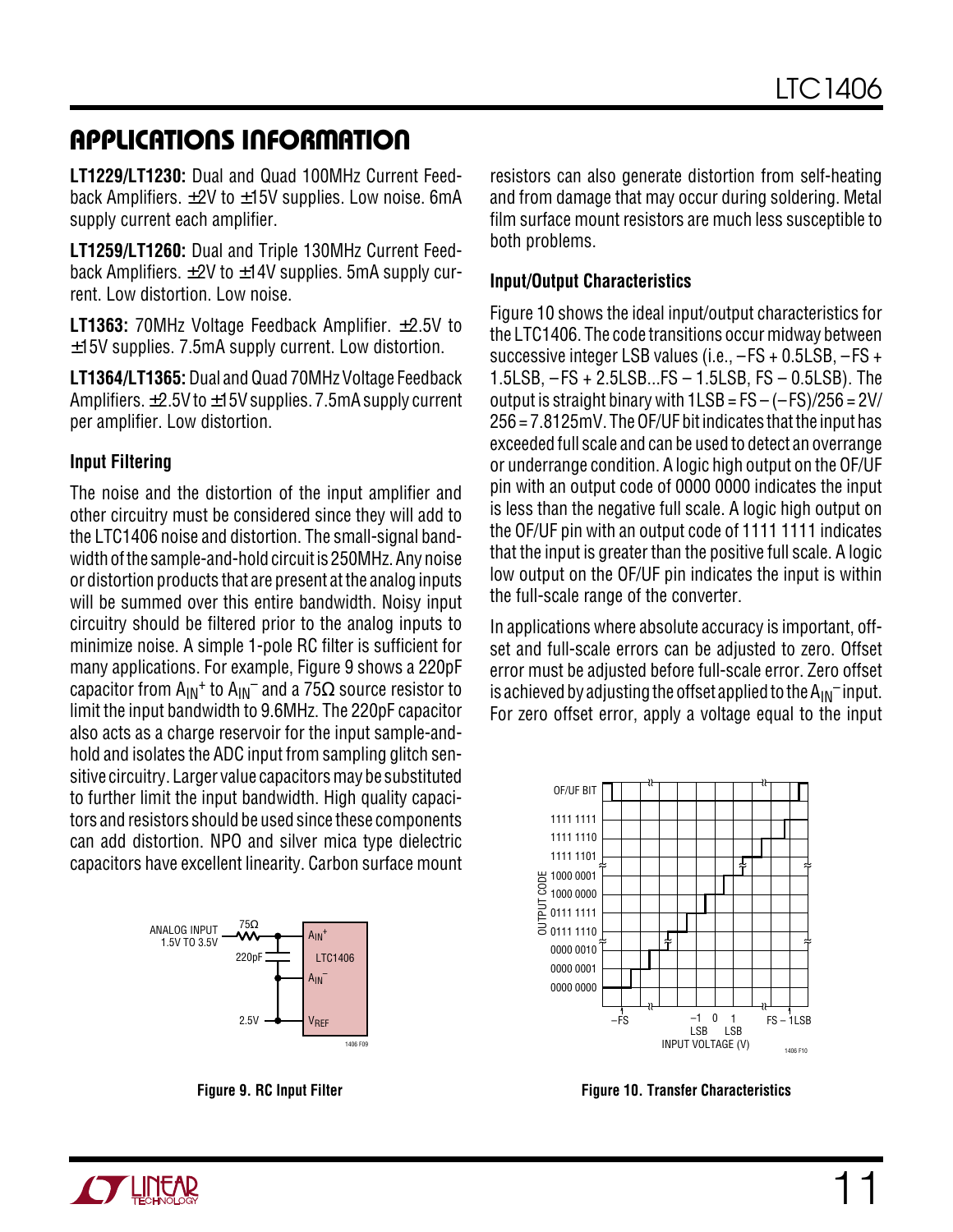common mode voltage minus 3.90625mV (i.e., – 0.5LSB) and adjust the offset at the  $A_{IN}^-$  input until the output code flickers between 0111 1111 and 1000 0000. For full-scale adjustment, an input voltage equal to the input common mode voltage plus 988.28125mV (i.e., FS – 1.5LSBs) is applied to  $A_{IN}$ <sup>+</sup> and the V<sub>RFF</sub> input is adjusted until the output code flickers between 1111 1110 and 1111 1111.

#### **Digital Inputs and Outputs**

The LTC1406 is designed to easily interface with either 3V or 5V logic. The digital input pins, SHDN and CLK, have thresholds of nominally 1.9V and will accept a 3V or 5V logic input. The data output pins, including OF/UF, are connected to a separate supply and ground  $(OV<sub>DD</sub>$  and OGND respectively). OV<sub>DD</sub> is normally connected to DV<sub>DD</sub> but can be connected to an external supply as low as 2.7V. OGND is normally connected to DGND but can be connected to an external ground or an external voltage source as high as 2V.

### **Clock**

The LTC1406 requires a 50% duty cycle clock. The duty cycle should be timed from the nominal threshold of the CLK input which is 1.9V. At conversion speeds below the maximum conversion rate of 20MHz, the duty cycle can deviate from 50% with no degradation in performance as long as each clock phase is at least 25ns long. At the maximum conversion rate, deviation from a 50% duty cycle clock results in interstage settling times of <25ns and performance may be affected.

With the CLK pin high, the ADC will track the difference of the two analog inputs. On the falling edge of CLK the input is sampled and the conversion begins. At the end of five clock cycles (on the fifth falling CLK edge following the start of conversion) the data from the conversion will be available at the digital outputs until the next falling CLK edge. Each falling edge of CLK starts a new conversion so successive conversion results are available on successive falling CLK edges.

While the falling edge starts the conversion, both rising and falling edges are used internally during the conversion. It is therefore important to provide a clock signal that has low jitter and fast rise and fall times (< 2ns). Much of the internal circuitry operates dynamically limiting the minimum conversion rate to 10kHz. To ensure proper operation after power is first applied, or the clock stops for more than 100µs, typically 20 clock cycles must be performed at a sample rate above 10kHz before the output data will be valid.



**Figure 11. Typical DNL vs Duty Cycle**

#### **Power Shutdown**

The quiescent power of the LTC1406 can be further reduced between conversions by taking the SHDN pin low. This powers down all of the internal amplifiers and bias circuitry and the part draws only a small quiescent current of 1µA from the 5V supply. There is a nominally 4k internal resistor between  $V_{\text{RFF}}$  and AGND that will continue to draw current during shutdown as long as  $V_{\text{RFF}}$  is driven. It should also be noted that the data output drivers are not threestate devices and do not go into a high impedance state during shutdown. If the data output pins will remain connected to a load during shutdown, current may be drawn through the  $O(V_{DD}$  supply pin. This can be prevented by including a FET switch in series with  $O(V_{DD})$  or OGND controlled by SHDN. If the data bus will remain active during

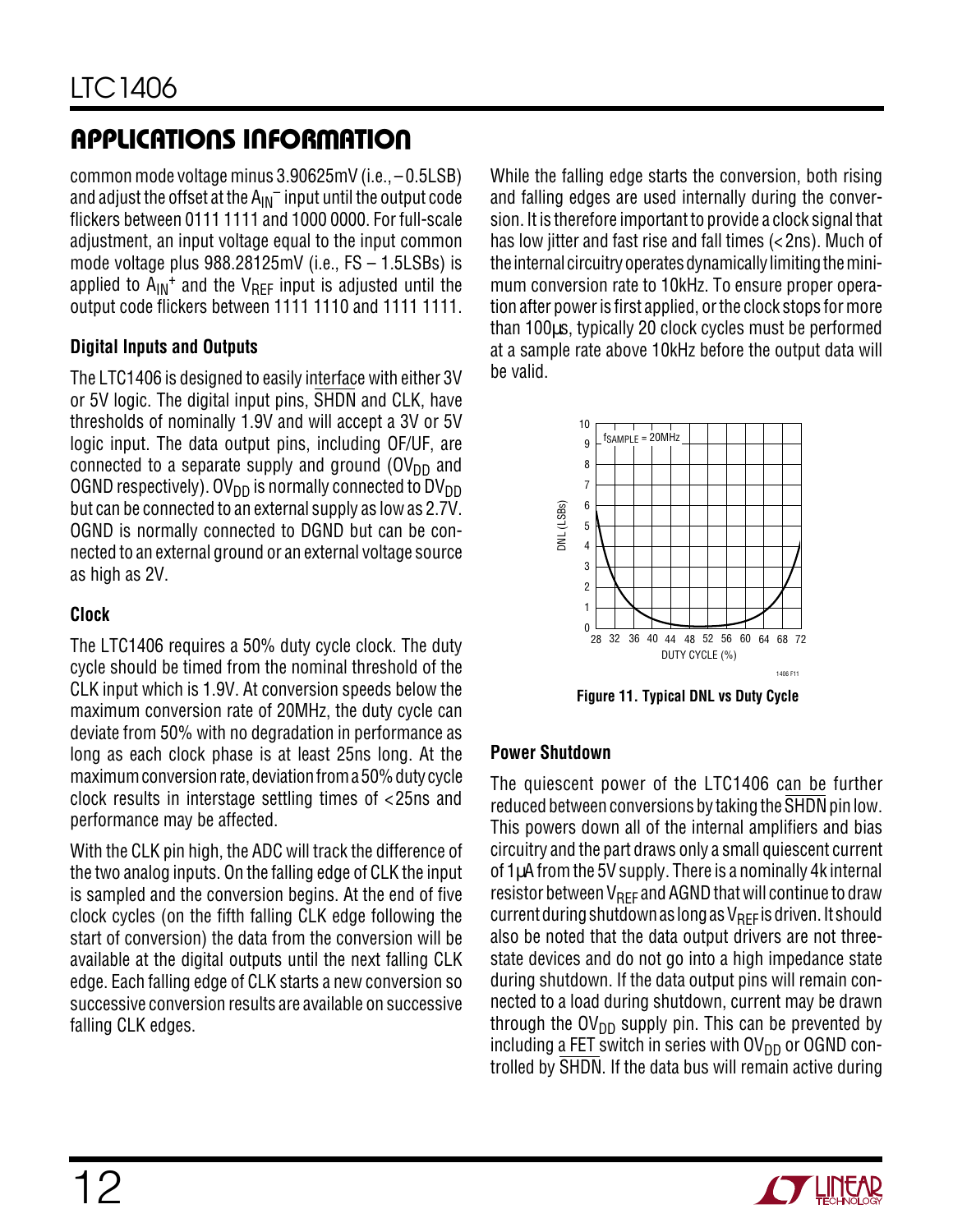shutdown. It may also be desirable to isolate the data output pins from the bus to reduce the load capacitance. To resume normal operation the SHDN pin must be brought high and typically 20 clock cycles must be performed at a sample rate above 10kHz before the output data will be valid.

#### **Board Layout and Bypassing**

Wire wrap boards are not recommended for high resolution or high speed A/D converters. To obtain the best performance from the LTC1406, a printed circuit board with ground plane is required. Layout for the printed circuit board should ensure that digital and analog signal lines are separated as much as possible. In particular, care should be taken not to run any digital track alongside an analog signal track or underneath the ADC.

An analog ground plane separate from the logic system ground should be established under and around the ADC. Pin 1 (OGND), Pin 6 (AGND), Pin 10 (AGND) and Pin 11 (DGND) and all other analog grounds should be connected to this single analog ground point. The  $V_{CM}$ ,  $V_{REF}$ , DV<sub>DD</sub> and  $\text{OV}_{\text{DD}}$  bypass capacitors should also be connected to this analog ground plane. No other digital grounds should be connected to this analog ground plane. In some applications it may be desirable to connect the  $\overline{O}V_{DD}$  to the logic system supply and OGND to the logic system ground. In these cases  $\mathsf{OV}_{\mathsf{DD}}$  should be bypassed to OGND instead of the analog ground plane.

Low impedance analog and digital power supply common returns are essential to low noise operation of the ADC and the foil width for these tracks should be as wide as possible. In applications where the ADC data outputs and control signals are connected to a continuously active microprocessor bus, it is possible to get errors in the conversion results. These errors are due to feedthrough from the microprocessor to the comparators. The problem can be eliminated by forcing the microprocessor into a wait state during conversion or by using three-state buffers to isolate the ADC data bus.

The LTC1406 has differential inputs to minimize noise coupling. Common mode noise on the  $A_{IN}^+$  and  $A_{IN}^-$  leads will be rejected by the input CMRR. The LTC1406 will hold and convert the difference voltage between  $A_{IN}^+$  and  $A_{IN}^-$ . The leads to  $A_{IN}$ <sup>+</sup> (Pin 7) and  $A_{IN}$ <sup>-</sup> (Pin 8) should be kept as short as possible. In applications where this is not possible, the  $A_{IN}$ <sup>+</sup> and  $A_{IN}$ <sup>-</sup> traces should be run side by side to equalize coupling.

#### **Supply Bypassing**

High quality, low series resistance ceramic, 10µF bypass capacitors should be used at the  $V_{DD}$ ,  $V_{CM}$  and  $V_{RFF}$  pins as shown in the Typical Application on the first page of this data sheet. Surface mount ceramic capacitors such as Murata GRM235Y5V106Z016 provide excellent bypassing in a small board space. Alternatively, 10µF tantalum capacitors in parallel with 0.1µF ceramic capacitors can be used. Bypass capacitors must be located as close to the pins as possible. The traces connecting the pins and the bypass capacitors must be kept short and should be made as wide as possible.

#### **Example Layout**

Figures 12a, 12b, 12c and 12d show the schematic and layout of an evaluation board. The layout demonstrates the proper use of decoupling capacitors and ground plane with a 2-layer printed circuit board.

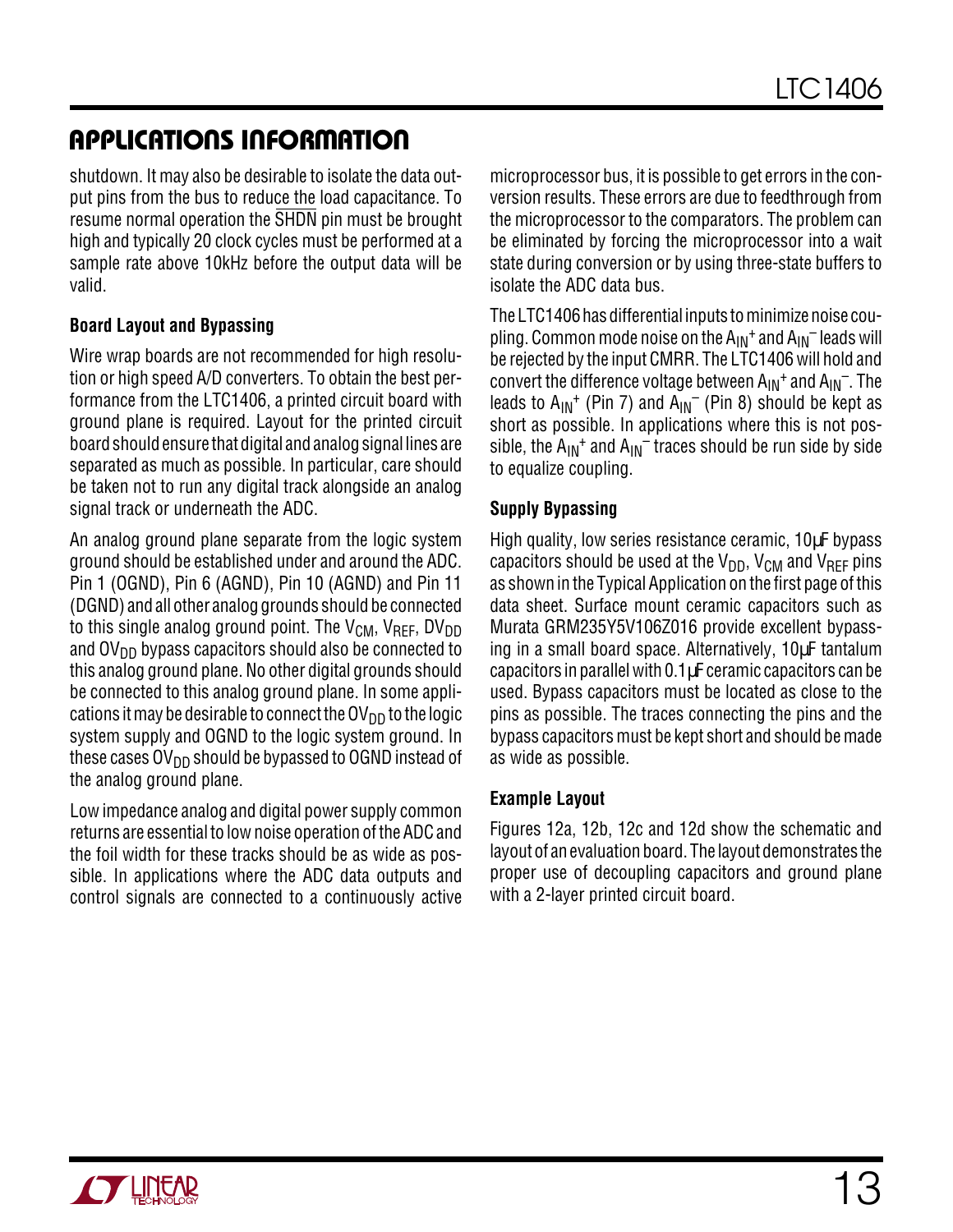

Figure 12a. Suggested Evaluation Circuit Schematic **Figure 12a. Suggested Evaluation Circuit Schematic**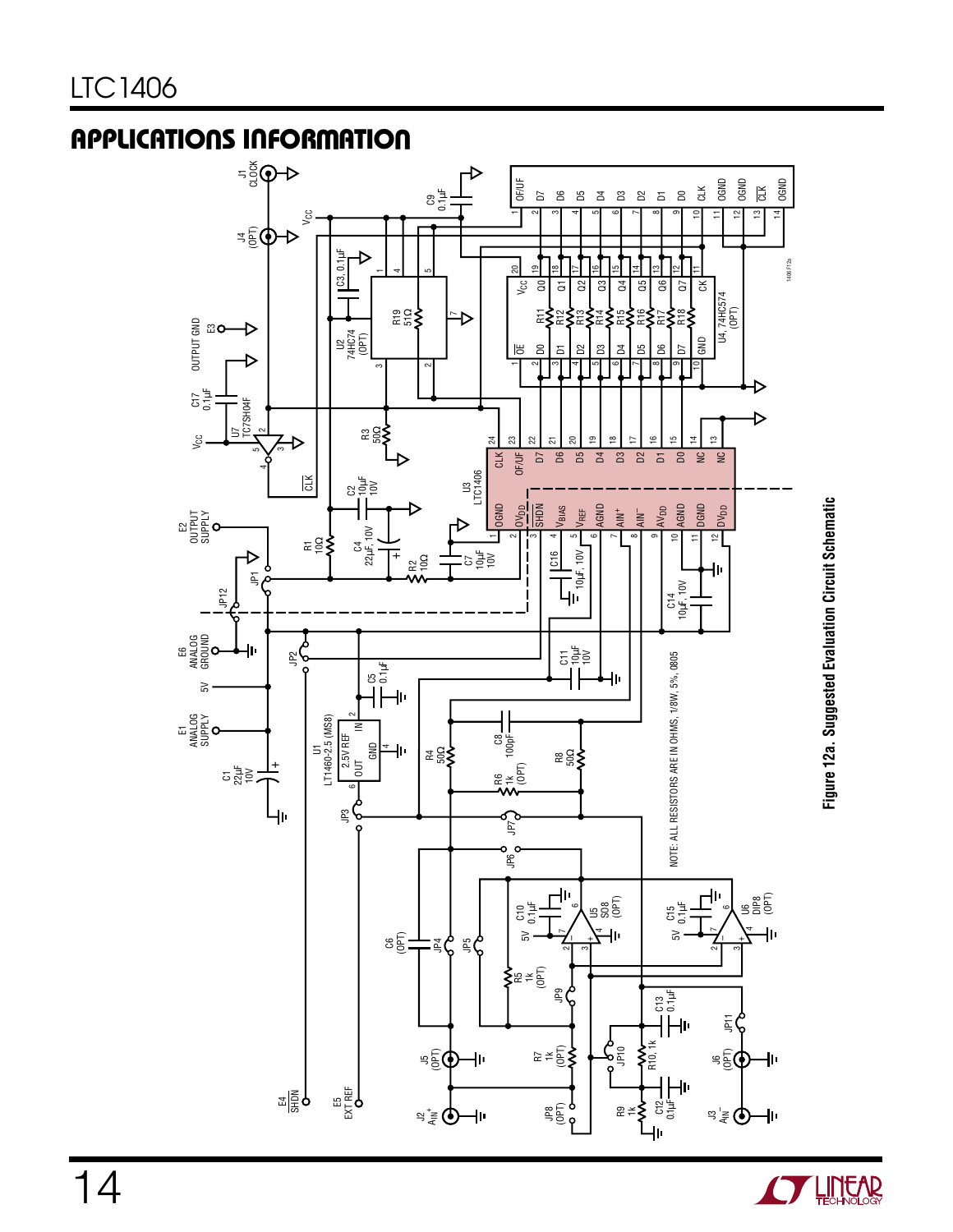

**Figure 12b. Suggested Evaluation Circuit Board—Component Side Silkscreen**



**Figure 12c. Suggested Evaluation Circuit Board—Component Side Layout**



**Figure 12d. Suggested Evaluation Circuit Board—Solder Side Layout**

### **PACKAGE DESCRIPTION**

**UDimensions in inches (millimeters) unless otherwise noted.**



**GN Package 24-Lead Plastic SSOP (Narrow 0.150)** (LTC DWG # 05-08-1641)



 \* DIMENSION DOES NOT INCLUDE MOLD FLASH. MOLD FLASH SHALL NOT EXCEED 0.006" (0.152mm) PER SIDE

 \*\* DIMENSION DOES NOT INCLUDE INTERLEAD FLASH. INTERLEAD FLASH SHALL NOT EXCEED 0.010" (0.254mm) PER SIDE



GN24 (SSOP) 1197



Information furnished by Linear Technology Corporation is believed to be accurate and reliable. However, no responsibility is assumed for its use. Linear Technology Corporation makes no representation that the interconnection of its circuits as described herein will not infringe on existing patent rights.